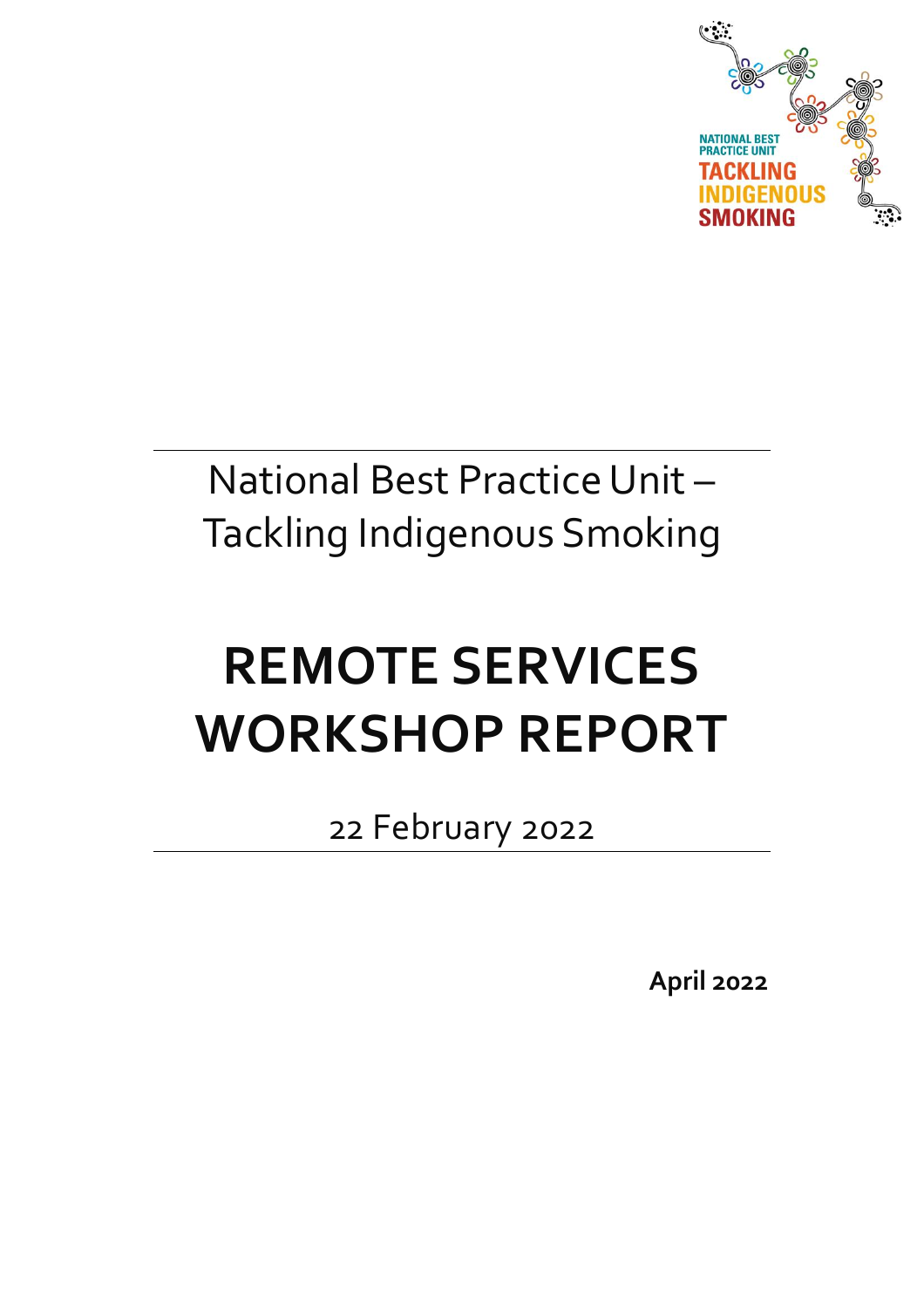## **Introduction**

The Tackling Indigenous Smoking (TIS) jurisdictional workshops are an important way in which the National Best Practice Unit Tackling Indigenous Smoking (NBPU TIS) provides support to the TIS teams located in the Regional Tobacco Control Grant (RTCG) and Remote Priority Group Grant (RPGG) organisations.

The workshops aim to:

- share evidence and best practice approaches and messaging, and strategies for adaptation at local and regional levels;
- resolve implementation challenges;
- enhance support, collaboration, network building and communication;
- provide training and tools to assist in program delivery; and
- resolve remote specific approaches and challenges

Generally, there are six jurisdictional TIS workshops per year, plus one national TIS workshop for CEOs and Remote Service teams per year<sup>1</sup>. However, for the final six months of this funding period of the TIS Program it has been agreed with the Department to hold three jurisdictional workshops, each with attendance from TIS teams from several jurisdictions (Australian Capital Territory, New South Wales, South Australia; Northern Territory, Queensland; and Victoria, Tasmania, Western Australia).

## **The Remote Services Workshop**

Due to travel restrictions resulting from the COVID-19 pandemic, the Remote Services Workshop was held by videoconference (Zoom) on 22 February 2022. The workshop was shortened to four hours to accommodate the online format.

#### **Program**

See  $Attachment A$  for an outline of the program as distributed to participants ahead of the</u> workshop.

Summaries of the Workshop sessions are as follows – please see participant presentations on the Jurisdictional Workshop presentations page of the TIS Website<sup>2</sup> for details.

#### **1. Update on National Best Practise Unit current projects and priorities (Maxine Turner, Senior Project Officer presented on Eileen van Iersel's behalf)**

Maxine gave the update on National Best Practice Unit TIS current projects and priorities. Maxine spoke about the below topics:

- Introduced the NBPU Team and Consortium Partners and what their roles where (Mainly for new TIS Staff)
- Doing this Differently in jurisdictions while COVID has been a distraction, Max spoke about how teams should be still delivering TIS service in community and to check out how from other teams works on the yarning page and TIS website.

 $<sup>1</sup>$  The workshops for New South Wales and the Australian Capital Territory, and for Tasmania and Victoria are</sup> combined.

<sup>&</sup>lt;sup>2</sup> See [https://tacklingsmoking.org.au/resources/jurisdictional-workshop-presentations/.](https://tacklingsmoking.org.au/resources/jurisdictional-workshop-presentations/)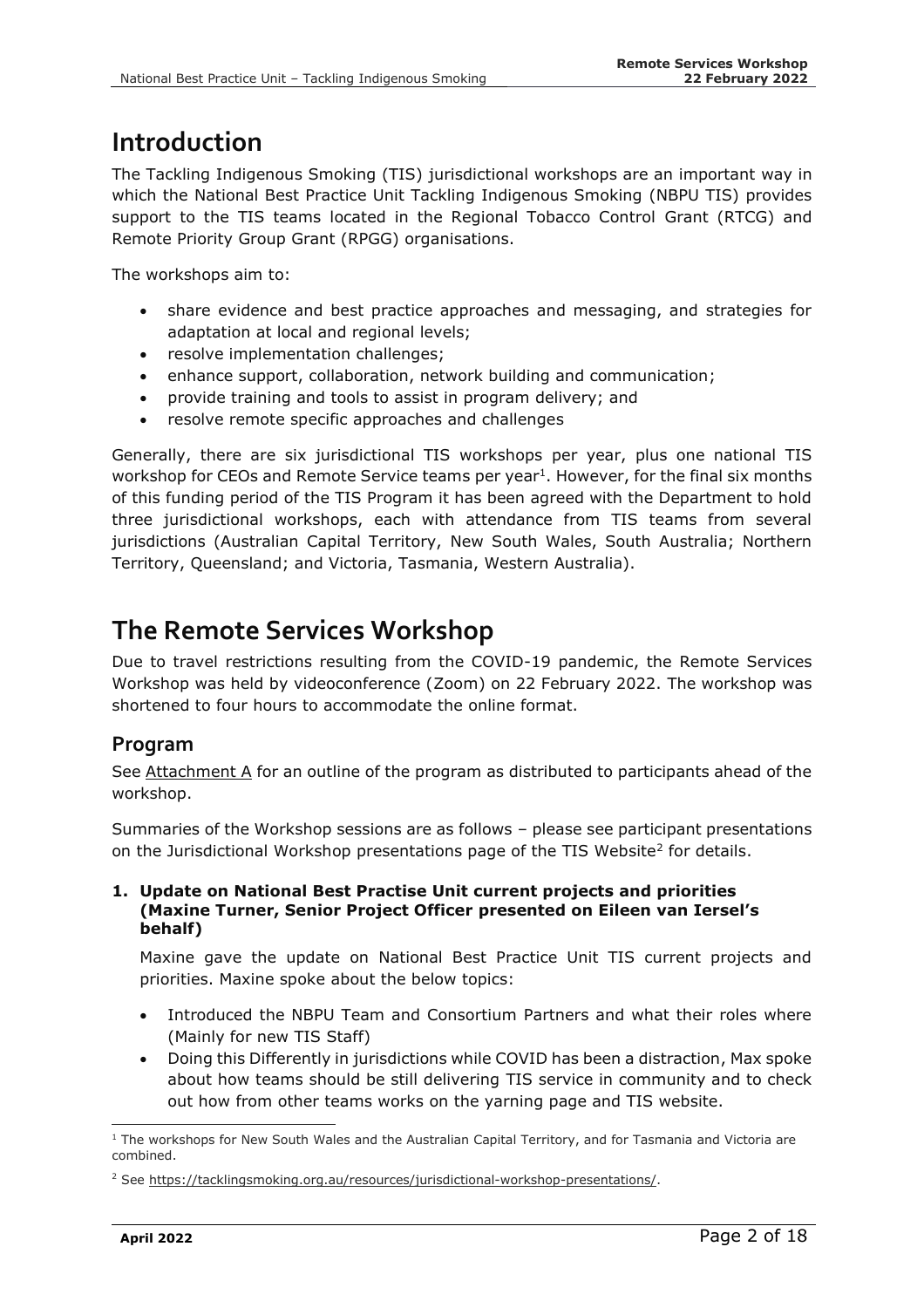- Max spoke of how NBPU work with Grant Recipients and continue to support teams when needed.
- Performance Reporting process was spoken about again and teams were told to make sure all their great work was included into their reports.
- Finally, Max let teams know of the upcoming workshops and to always check out the TIS website for updates and seek information that will help support in delivery

#### **2. Update from the TIS National Coordinator (Prof. Tom Calma)**

Tom spoke about the strategic overview and what the future for TIS, including:

- how teams need to extend reach in their jurisdictions
- the current daily smokers in community and urban areas, showing the difference from 2001 to 2018/19 and that people in urban settings have changed their behaviours, but the rates of smoking in remote hasn't changed – this the areas teams need to focus more on
- the teams the reduction of smokers quitting since 2004 (9.8%)
- sharing a story of a male that passed away due to vaping after quitting smoking.

#### **3. Update from the Department of Health (Katherine McHugh)**

Katherine presented on the Government announcement of TIS Program funding extension and how it will look like moving forward especially as it affects Grant Recipients. She spoke about the TIS Program and the key responsibilities post June 2022, which will be achieving national TIS coverage; a focus on priority groups; and population health approaches.

Katherine spoke about the TIS Program components and funding for the future, clarifying with teams what will be expected for the period post June 2023, and what will be needed for the next 12 months (July 2022 to June 2023).

#### **4. Reaching outstations and homelands (Discussion, facilitated by Glenn Clarke, Project Officer NBPU for Remote Services and NT/QLD TIS)**

Glenn facilitated a 20-minute session on "How do teams reach outstations/homelands in their jurisdictions and how is this measured?". TIS teams provided some great feedback on their methods which included flyers being distributed, radio announcements, TV ads shown and social media posts reaching areas that are hard to get into. Some teams were also able to form new partnerships internally and externally to reach areas that they can't access directly.

#### **5. TIS Program evaluation – highlights and key findings (Lena Etuk, Manager, Research & Evaluation CIRCA)**

CIRCA reported on the findings of the final evaluation of the TIS Program as it was rolled out from 2018-2022. The evaluation has looked at the implementation, appropriateness, and short to medium term outcomes of the TIS program and concluded that:

*… the TIS program is operating as intended and is having the desired initial outcomes. There is a strong case to extend the program.* 

The evaluation also made several recommendations about how to improve the Program's effectiveness.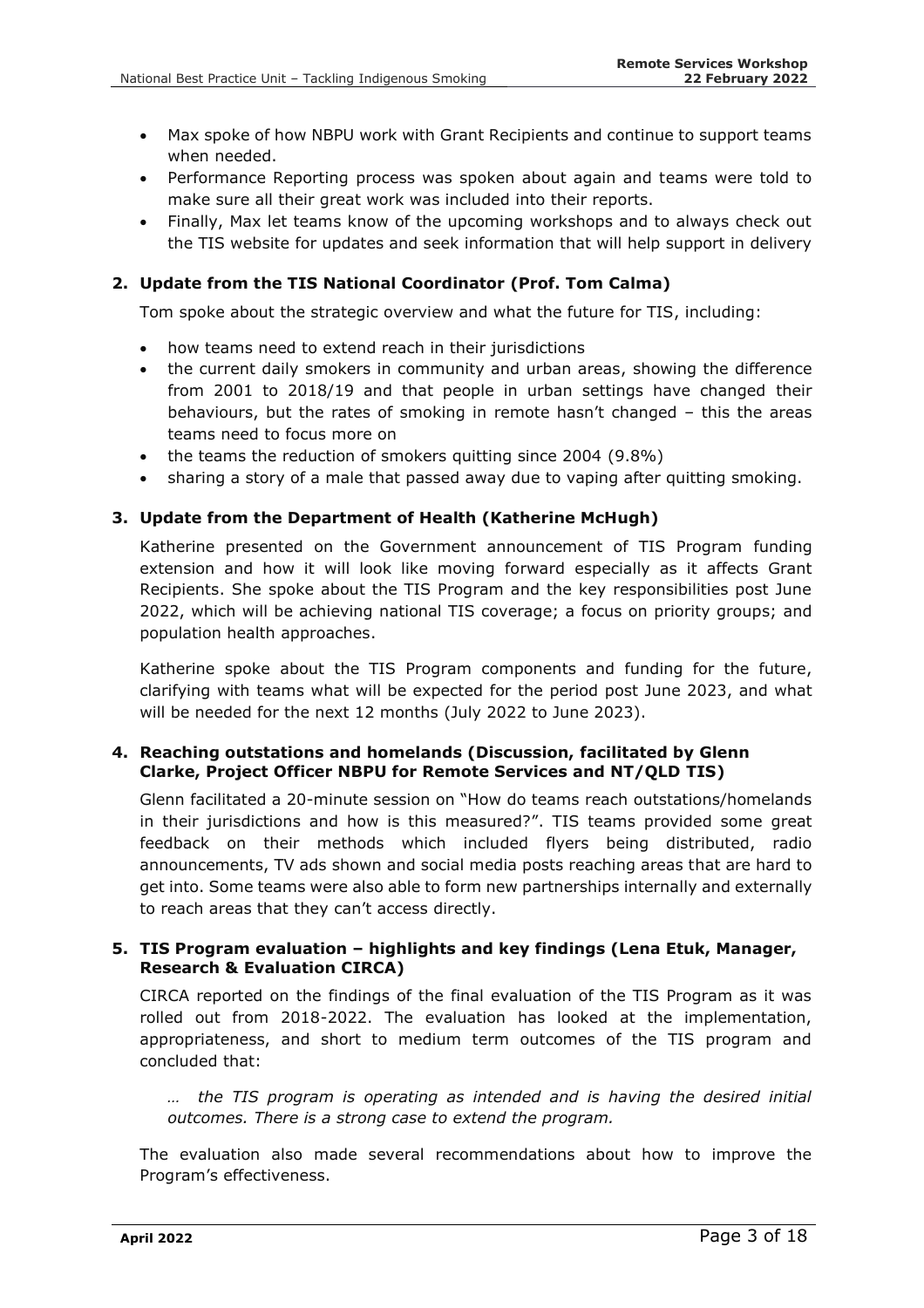#### **6. TIS Program outcome evaluation – highlights and key findings (Dr. Raglan Maddox, Australian National University)**

This presentation was delivered by Raglan Maddox from the Australian National University (ANU) about the impact evaluation of TIS regional grants on smoking outcomes. Raglan reported that Smoking rates are declining for Aboriginal and Torres Strait Islander people. The latest results from the *Mayi Kuwayu Study* show that the TIS program covered approximately 75% of the Aboriginal and Torres Strait Islander adult population. While there is diversity in smoking rates and behaviours across Australia, areas serviced by the TIS program compared to those not serviced have higher significantly higher prevalence of smoke free homes and lower indicators of nicotine dependence.

#### **7. Group Activity (breakout rooms): Using evaluation findings to improve TIS Program activities in remote and very remote Australia (Assoc Prof Penney Upton and Glenn Clarke, NBPU TIS)**

Glenn and Penney ran a breakout room activity to discuss the use of evaluation findings to improve TIS Program activities in remote and very remote Australia. The aim of this session was to stimulate discussion around the key evaluation findings as they relate to remote service areas. TIS Team members were given the opportunity to ask questions about the key findings from the impact and process evaluations as they relate to remote service delivery and encouraged to think about the relevance of these key findings to their own unique context. The key questions asked during the breakout sessions were:

- What are the strengths in your approach that you recognise from the evaluation - what activities do you do that the evaluation has shown to be effective?
- What gaps in your service delivery have the findings highlighted? Any ideas about how you might plug those gaps?
- Is there anything you might do differently after listening to what the evaluation has found?

Notes taken by NBPU TIS of key points raised during the group discussions were later pooled and subject to a thematic analysis, which resulted in the emergence of five key themes:

- Support from Organisation Leaders Increases Program Success
- Planning Increases Reach and Activity Success
- Greater Equity in Service Delivery through Increased Reach into Communities
- Working with Pregnant Women as a Priority Group
- Data Collection and Storage.

Some key messages for the NBPU TIS to consider in planning support for teams in the future were also identified.

See Attachment C for details.

#### **8. The Tobacco Control Guide (Prof David Thomas, for AMSANT)**

David spoke about the Tobacco Control Guide that he developed with the guidance of the Tobacco Working Group of the Northern Territory Aboriginal Health Forum established. The Guide is now complete, and David explained to the teams in his presentation on where to find it online and how to use it.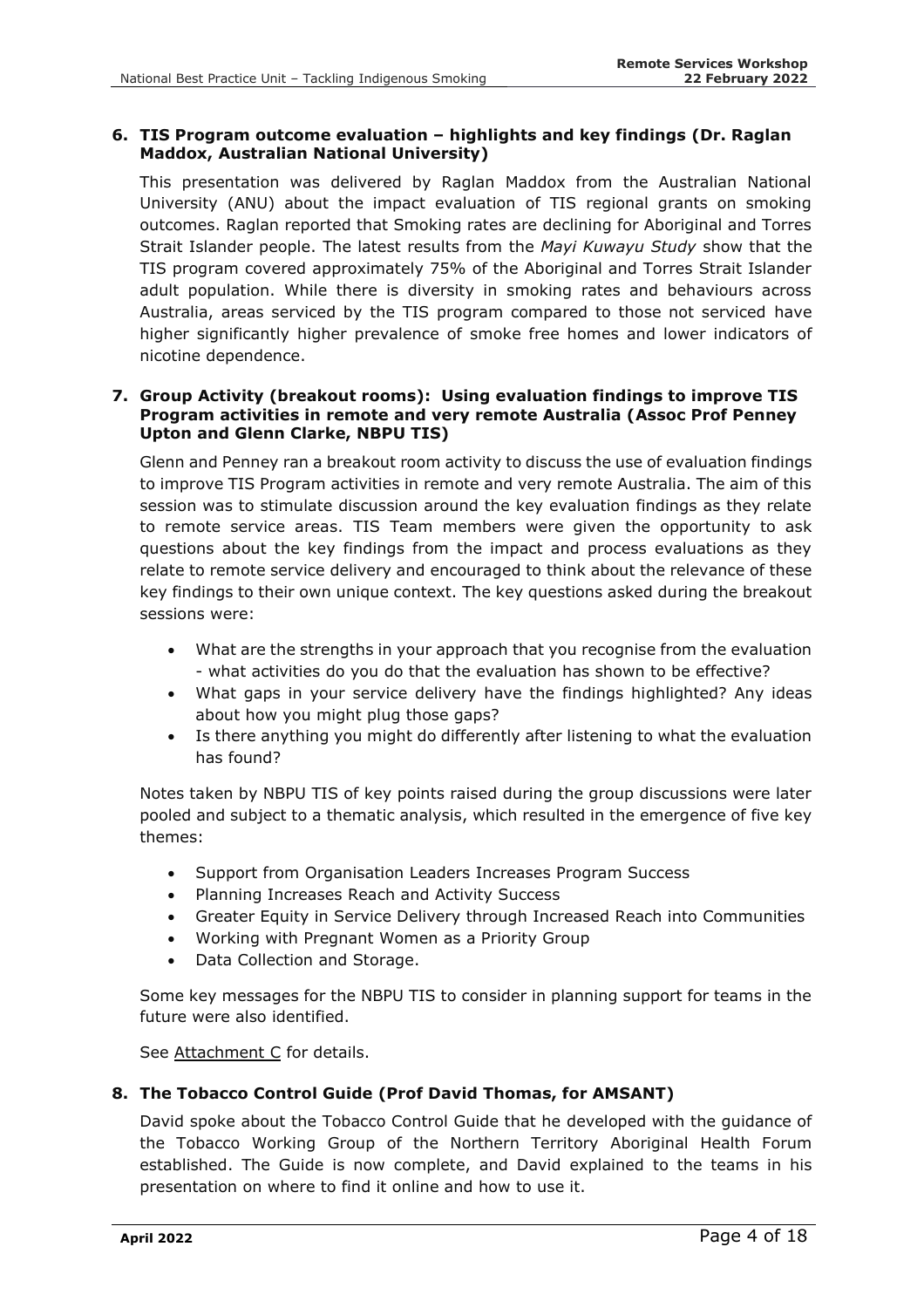#### **9. Q & A session from the field including examples of good practices (facilitated by Glenn Clarke Remote Services Project Officer NBPU TIS)**

This session was a chance for teams to share the work they have been doing in their communities. Many teams spoke about how they continued their tobacco control messaging throughout their communities whilst COVID-19 restrictions were in place, through using social media and networking with other services on community.

#### **10.Closing remarks (Prof. Tom Calma TIS National Coordinator)**

Tom concluded with reinforcing the message to all teams to start extending reach within and between communities and to focus on priority groups, encouraging them to develop partnerships to extend reach to all the community mob. He touched again on the funding process and what it will look like for the next year from 1 July 2022 and the next three years. He summarised with reminding teams to contact NBPU TIS with any concerns or questions in relation to TIS.

#### **Attendance**

The workshop was attended by 62 participants, including 45 representatives from 21 out of the 39 Grant recipients from across Australia. See Attachment B for a list of participants. Note that names in this list are based on registrations and as they appeared through Zoom. While the names of organisations are correct, there may be some variation in the actual members attending.

#### **Participant Evaluation**

Each TIS workshop includes participant evaluation, with both quantitative and qualitative feedback. This assists the NBPU TIS to ensure that future workshops are of most use to Grant Recipients and their TIS teams.

Participant evaluation feedback was collected using an online survey platform (Qualtrics). Response rates for those online may be lower than for those attending face-to-face, partly because multiple attendees at one video location are likely to give one response, and partly because it may be difficult for participants to find the time to respond once they leave the workshop and return to their busy workplaces.

30 valid responses were received from participants. The majority of respondents gave very positive feedback. When asked to rate the workshop on a scale of 1-10, scores ranged from 5/10 to 10/10, with a mode and a mean of 8/10 (*Figure 1*).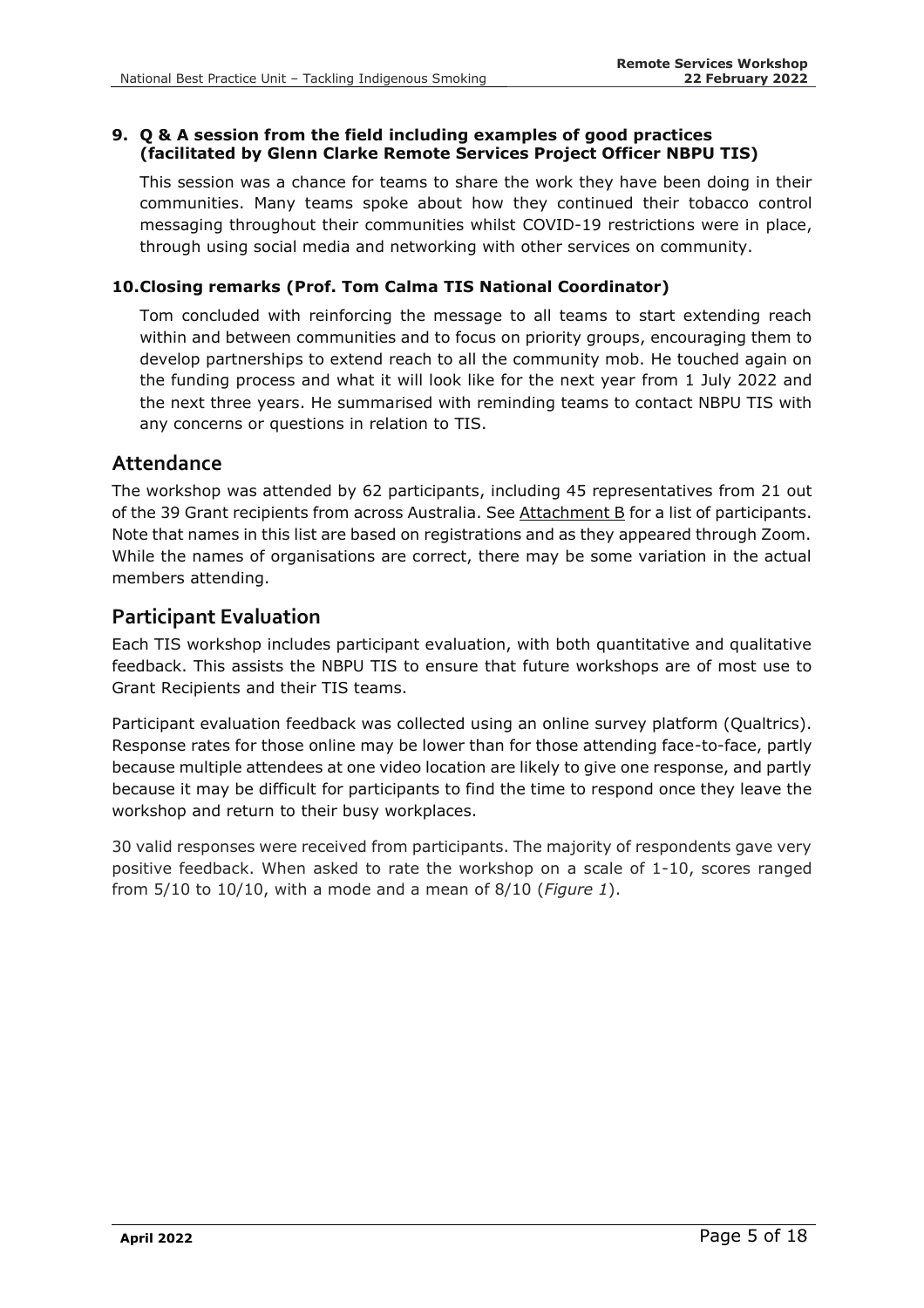

#### **Figure 1: Participant rating of National Remote Services Workshop (scale of 1 to 10)**

All sessions were well received by survey respondents (*Figure 2*). Most sessions were rated as 'Very Useful' by the majority of respondents. The most popular session was the Departmental update on the TIS program extension which was rated as very useful by 92% of participants who completed the evaluation.



#### **Figure 2: Participant evaluation of National Remote Services Workshop sessions, Feb 2022**

Overall, most participants who responded to the survey were very satisfied with the workshop content (71%), with the remainder somewhat satisfied (29%). One person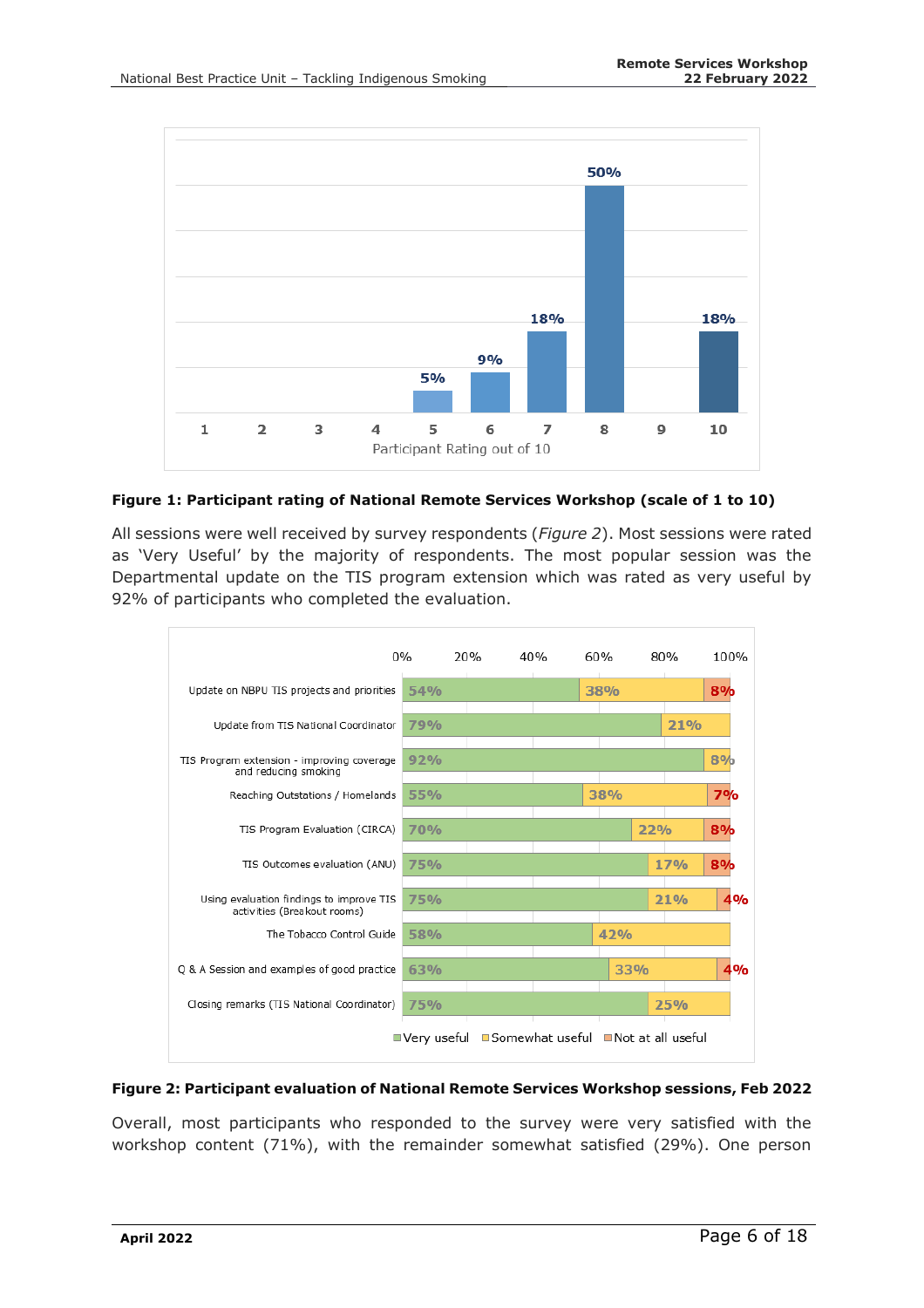noted that despite the online format, the best thing about the workshop was that it was informative and kept them engaged:

*The fact that event though it was a virtual workshop, my attention and interest in the topics never waned throughout the timeframe!*

Whilst another noted that:

*It was all good*

Most respondents were either very satisfied (63%) or somewhat satisfied (29%) with the length of sessions. A minority (8%) were not at all satisfied with the length of the sessions. Most respondents were also either very satisfied (67%) or somewhat satisfied (29%) with the length of the overall length of the workshop, with 4% stating that they were not at all satisfied with the length of the workshop. Comments on the workshop length were constructive, suggesting that most of those who were dissatisfied with the length wanted a longer workshop with more breakout rooms and discussions:

*Not long enough. Needs to …. allow enough time for breakout rooms and questions to facilitate discussions.* 

*Longer and more conversation*

*More opportunities to discuss with Raglan and Lena would be valuable*

However, one person noted that:

*It was quite long*

and another would have preferred not to have the breakout rooms:

*I find people are too shy to ask questions and then when a conversation does start the workshop [breakout room] ends.*

Feedback on the content of the day was generally positive. For many respondents hearing about the activities happening in remote areas was the best part of the day:

*Great activities the other teams are doing. We will try to implement some of those in our communities*

*Well done TIS teams keep up the great work for everyone involved!! <a>
d>
d>* 

*Nice to hear from NT and Qld staff doing ongoing remote work*

*Hearing from Sam at Miwatj Health*

*The sharing from other TIS teams, such as data collection.*

*Seeing what's working in other regions*

*Good stories from different teams*

*Insights into what others were doing; hearing challenges that we share*

*I liked hearing everyone's achievements in the past year, even though we had limitations the teams still provided successful programs*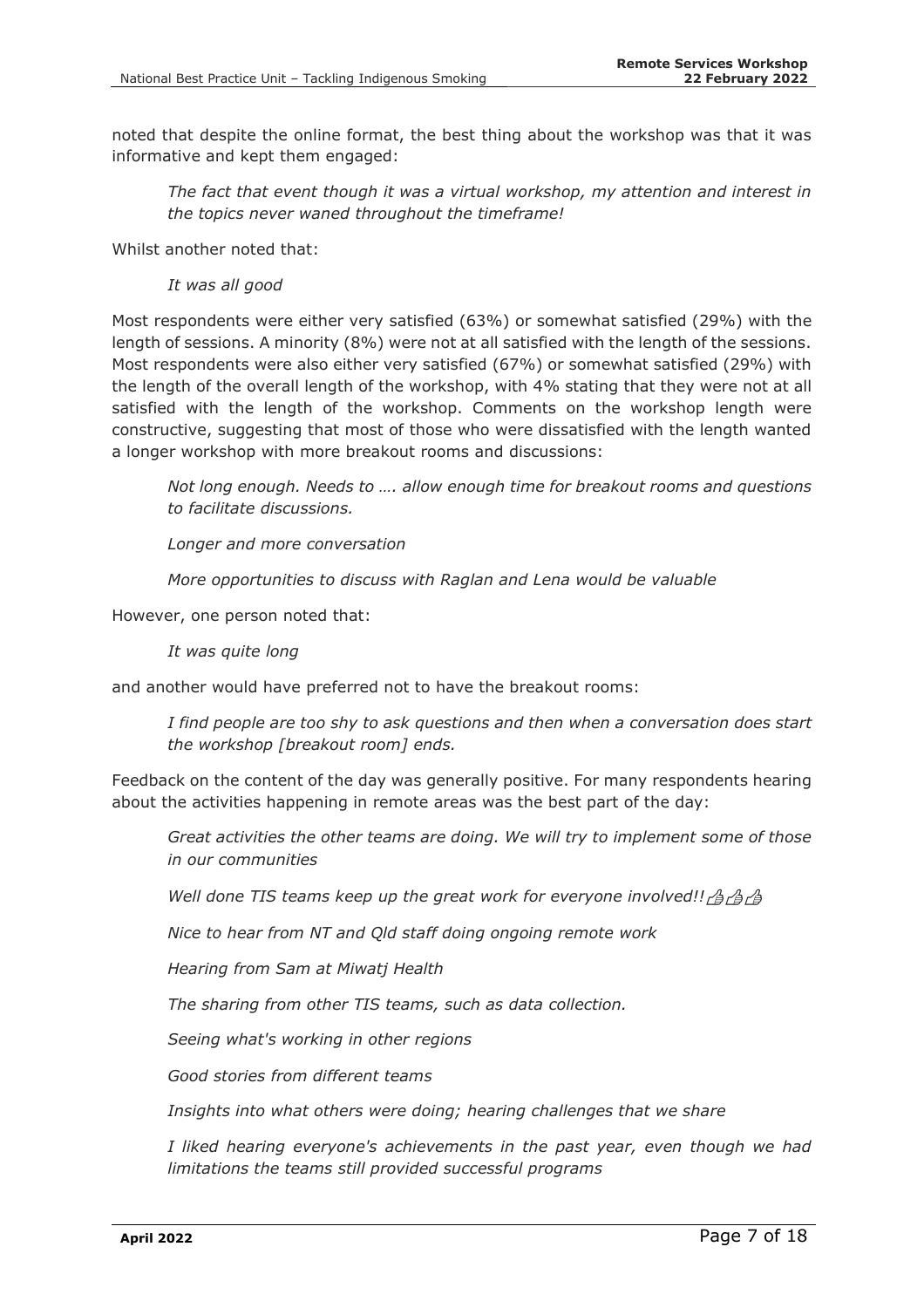For one respondent this sharing of stories gave a real sense of pride in the program:

*I loved how we are all over Australia and yet it felt like we were a part of one big movement.*

Others nominated CIRCA and ANU presentations on the evaluation findings as the best element, with two people also nominating the Tobacco Control Guide presented by Prof. David Thomas:

*Circa findings were interesting with strengths and the areas for improvement*

*Raglan & Lena's presentation*

*Raglan, Lena and Dave's presentations*

*… really enjoyed the session from Prof. David Thomas at AMSANT and hear about the Tobacco Control Guide.*

Participants were also pleased to hear the update from the Department concerning the ongoing funding for the program, and for a number this was the best part of the day:

*It's great that there is an extension of funding to TIS program as there is a lot of work still out there to do!!*

*The information on how things will look post 2022*

*I enjoyed hearing from Tom Calma and keeping the TIS teams up-to-date with future improvements of the program*

*Future direction update on TIS*

*Updates on funding*

*Funding update*

*I thought all presenters did a great job of highlighting key points for current and future delivery of the TIS program. Was great to hear from DoH staff firsthand* 

One person provided very detailed comment on the benefits of the planned program updates:

*I am glad that we now have the new collaboration of the boundaries to service remote community areas that were not on the map previously. Now we get to have a say in how we would like things to happen where we live. When there is not much to do in small communities you soon realise that you have to make your own fun and usually most of our people turn to drink/drugs because it is the easy way out for them. With high unemployment getting a job can be very difficult as nobody wants to employ unskilled workers. Teaming up with the Midwest of Western Australia we can reach more people to get our message out further.*

Whilst another expressed a desire to hear more specifics around the TIS extension:

*Information from doh was vague, and no clear guidelines on time frames. Presentation they refer to on website is blurry so maps still unclear. It was a good start - but could be made much stronger!*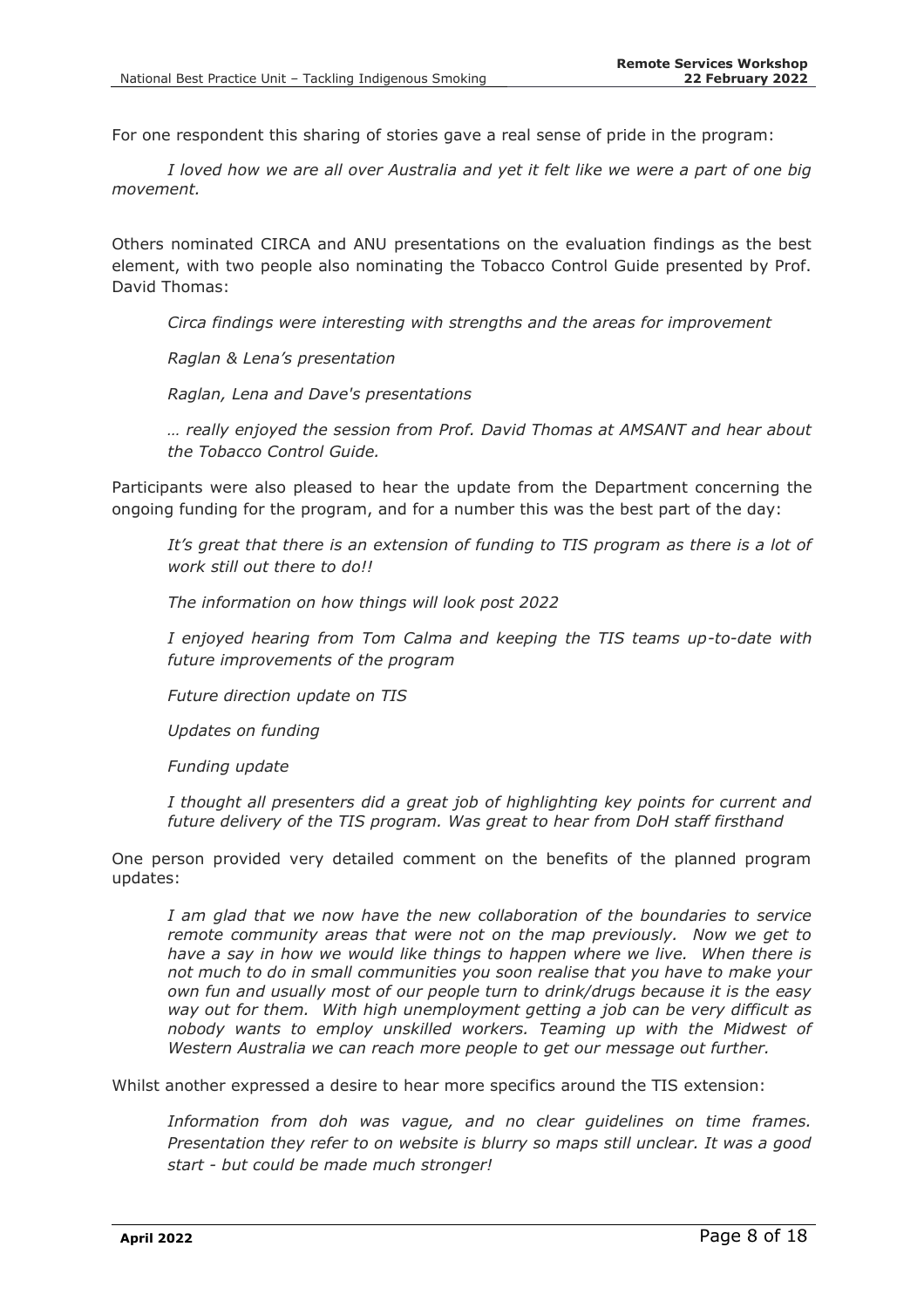Finally, several comments demonstrated appreciation for the input to the workshop by the deadly Remote Services Project Officer and resident NBPU comedian:

*Excellent facilitator skills Glenn*

*Glenn did an excellent job as facilitator of the day and Maxine & Kelly contributed to it well.*

*Glenn managed the time and content well.*

*Glenn's facilitation [was what I liked best]*

There were also some constructive comments on how the workshop might have been improved. As already described above, more time for discussion would have been valued by most attendees. In addition, two people suggested there was a need for more conversation around the future of the Quitskills service:

*Unpack the future of Quitskills type of service delivery*

*Would like to hear what the plans are to replace a successful program like Quitskills. I heard that it's served its timeline, but it could be a disadvantage not to continue something on these lines.*

One person also suggested the workshop could have benefited by starting with an introduction to the teams, including where they are based and their service area:

*Maybe a round the room of each teams and where they are located e.g. Apunipima is based in Cairns and they services the Cape York Communities etc.*

Whilst another noted the need to provide opportunities for everyone to have a say:

*I would like for the quiet people sitting in the background to have their say, as I would love to know how/what they think because those who are confident enough to talk seem to have all the say and some of the topics that they speak of are not even relevant to us... for example putting the survey in five different languages*

Lastly, the desire to return to in person workshops was also expressed by respondents:

*I prefer face to face workshops*

*Needs to be face to face* 

*I would have liked it to be face to face*

*Face to Face when possible (COVID19 I understand)*

With one person noting the online format had been a challenge for them:

*being virtual - a lot of connectivity disruptions & glitches*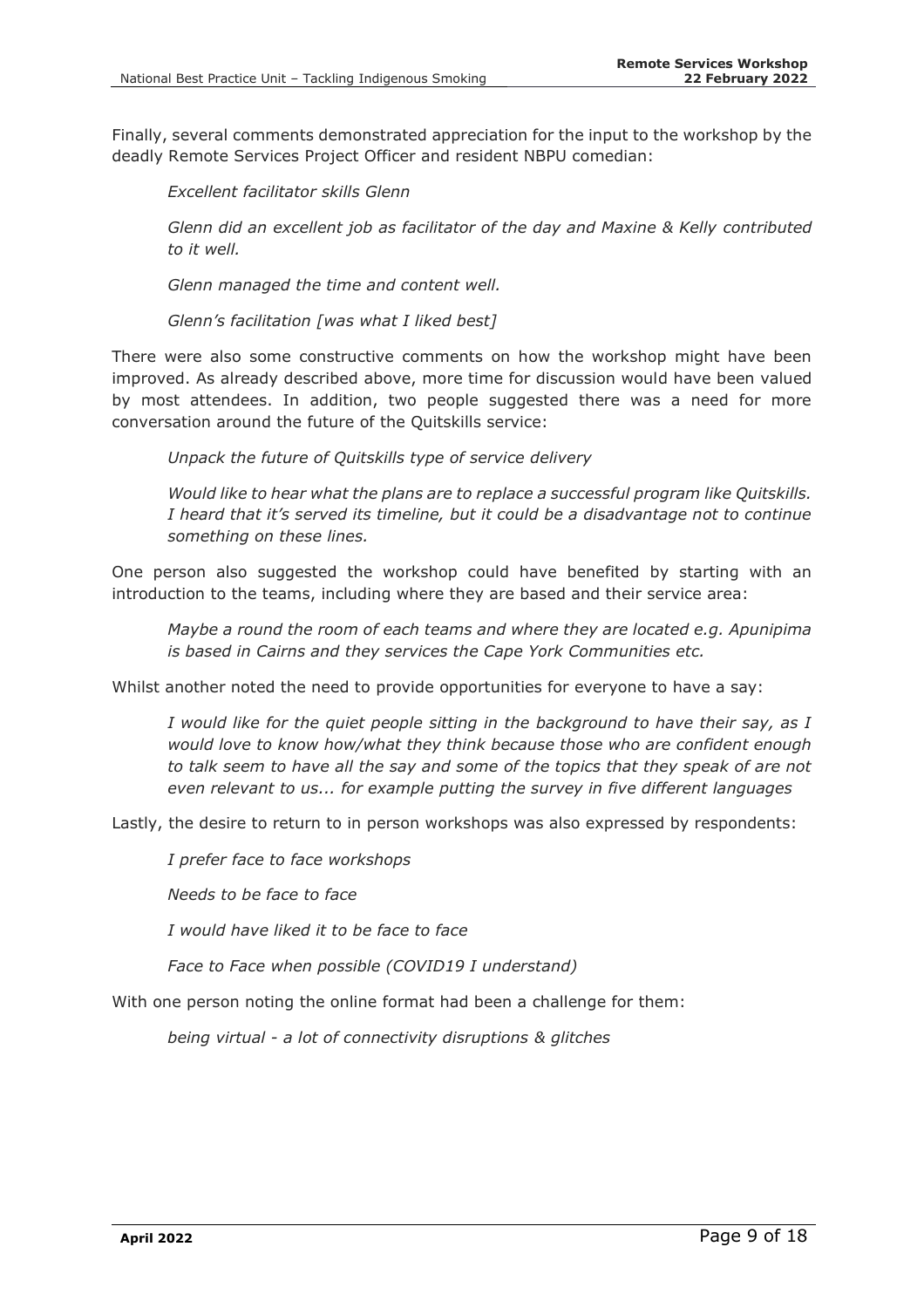## **Attachment A: TIS Remote Services Workshop Program**

### **Tackling Indigenous Smoking Remote Services Workshop**

**Tuesday 22th February 2022** 

ZOOM log in details -

https://nintione.zoom.us/j/96216472303?pwd=Q3JGdytyVi9SVUEveHZaMmwydDJqUT09



| <b>Duration</b> | <b>Session</b>                                                                                                                         | <b>Facilitators/Speakers</b>                                                                            |  |  |  |
|-----------------|----------------------------------------------------------------------------------------------------------------------------------------|---------------------------------------------------------------------------------------------------------|--|--|--|
| 5 mins          | Welcome & Acknowledgement of Country                                                                                                   |                                                                                                         |  |  |  |
| 5 mins          | Glenn Clarke -Remote<br>Virtual meeting guidelines<br>Services Project Officer<br>NBPU TIS                                             |                                                                                                         |  |  |  |
| 15 mins         | Update on National Best Practice Unit (NBPU)<br>Eileen Van Iersel<br>TIS current projects and priorities<br>NBPU TIS Manager           |                                                                                                         |  |  |  |
| 30 mins         | Update from the National Coordinator                                                                                                   | Prof Tom Calma AO, National<br>Co-ordinator TIS                                                         |  |  |  |
| 15 mins         | TIS program extension - Improving TIS<br>coverage and reducing smoking rates in<br>remote communities                                  | Katherine McHugh<br>Department of Health                                                                |  |  |  |
| 20 mins         | How does your team reach<br>outstations/homelands in your jurisdictions and<br>how is this measured?                                   | Glenn Clarke Remote<br>Services Project Officer<br><b>NBPUTIS</b>                                       |  |  |  |
| 15 mins         | <b>Break</b>                                                                                                                           |                                                                                                         |  |  |  |
| 20 mins         | TIS program evaluation - highlights and key<br>findings                                                                                | Lena Etuk Manager,<br>Research & Evaluation<br><b>CIRCA</b>                                             |  |  |  |
| 20 mins         | TIS impact evaluation and related research -<br>highlights and key findings                                                            | Dr Raglan Maddox<br>Study Director for Tackling<br>Indigenous Smoking<br>Australian National University |  |  |  |
| 40 mins         | Group Activity (breakout rooms): Using<br>evaluation findings to improve TIS Program<br>activities in remote and very remote Australia | Dr Penney Upton<br>University of Canberra                                                               |  |  |  |
| 10 mins         | The Tobacco Control Guide                                                                                                              | <b>Prof David Thomas</b><br>AMSANT                                                                      |  |  |  |
| 15 mins         | <b>Break</b>                                                                                                                           |                                                                                                         |  |  |  |
| 30 mins         | All Teams<br>Q & A session from the field. Includes<br>highlights of examples of good practices                                        | Glenn Clarke Remote<br>Services Project<br>Officer NBPU TIS                                             |  |  |  |
| 10 mins         | Closing remarks                                                                                                                        | Prof. Tom Calma AO<br>National Co-ordinator TIS                                                         |  |  |  |

NBPU TIS Remote Services Workshop Agenda - Tuesday 22 February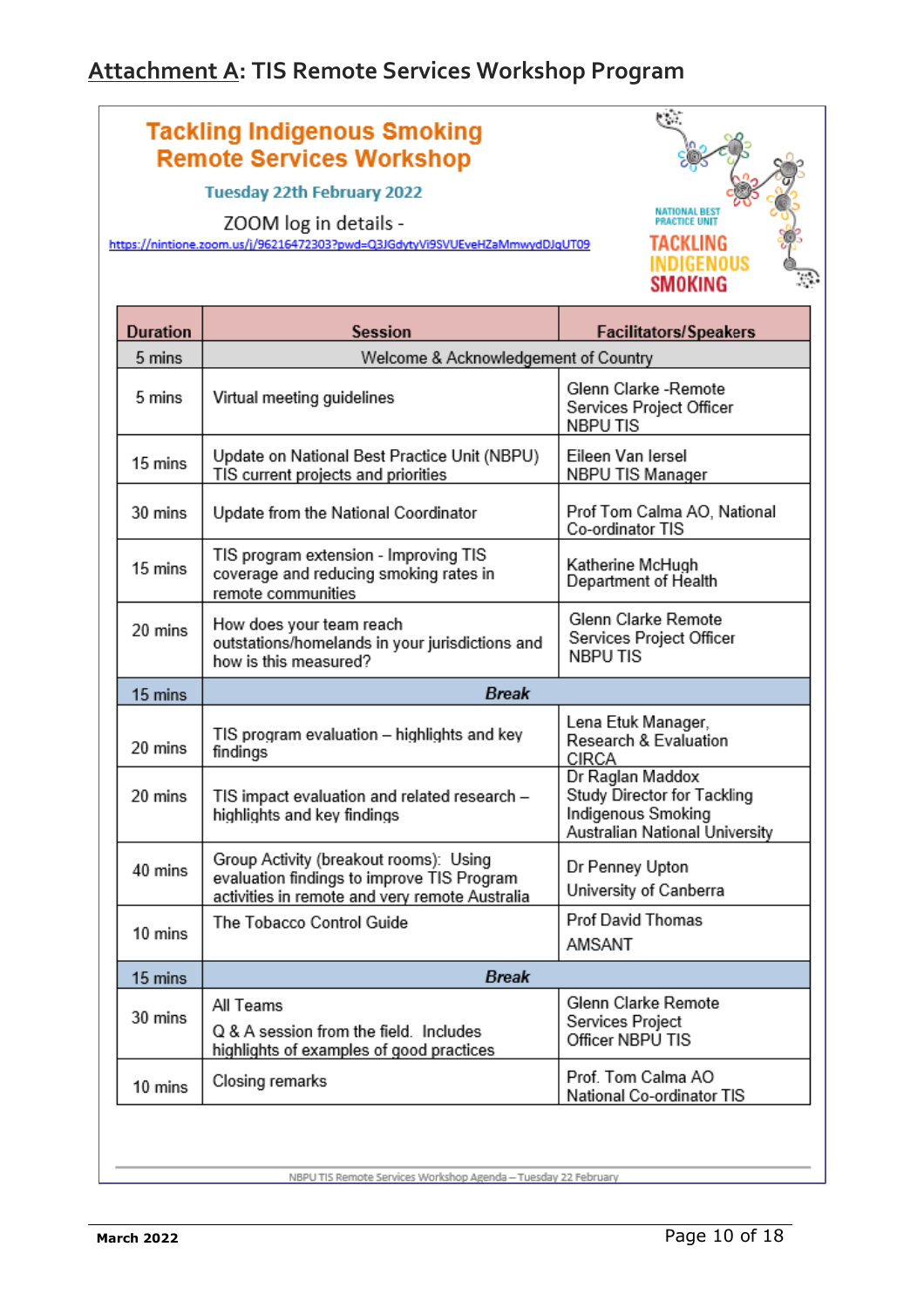| 5 mins                                                                             | Glenn Clarke Remote<br>Wrap Up<br>Services Project Officer<br>NBPU TIS                                                                    |                                 |                       |                    |            |            |
|------------------------------------------------------------------------------------|-------------------------------------------------------------------------------------------------------------------------------------------|---------------------------------|-----------------------|--------------------|------------|------------|
|                                                                                    |                                                                                                                                           |                                 | <b>Workshop close</b> |                    |            |            |
|                                                                                    |                                                                                                                                           |                                 |                       |                    |            |            |
| <b>SESSION TIMES</b>                                                               |                                                                                                                                           | NSW, VIC,<br>TAS&<br><b>ACT</b> | SA                    | <b>QLD</b>         | <b>NT</b>  | <b>WA</b>  |
| Welcome and                                                                        | Acknowledgement of Country<br>Virtual meeting guidelines (10 mins)                                                                        | 12:30 pm                        | 12:00 pm              | 11:30 am           | 11:00 am   | 9:30 am    |
| Update on National Best<br>Practice Unit (NBPU) TIS (15<br>mins)                   |                                                                                                                                           | 12:40 pm                        | 12:10 pm              | 11:40 am           | $11:10$ am | 9:40 am    |
| Update from the National<br>Coordinator (30 mins)                                  |                                                                                                                                           | 12:55 pm                        | 12:25 pm              | $11:55$ am         | $11:25$ am | $9:55$ am  |
| TIS program extension -<br>Improving TIS coverage and<br>reducing smoking rates in | remote communities (15 mins)                                                                                                              | 1:25 pm                         | 12:55pm               | 12:25 pm           | 11:55 am   | 10:25 am   |
|                                                                                    | Pre-Workshop exercise - How does<br>vour team reach outstations/<br>homelands in your jurisdictions and<br>how is this measured (20 mins) | 1:40 pm                         | $1:10$ pm             | 12:40 pm           | 12:10 pm   | 10:40 am   |
| <b>Break</b>                                                                       |                                                                                                                                           | 2:00 <sub>pm</sub>              | 1:30 <sub>pm</sub>    | $1:00$ pm          | 12:30pm    | 11:00am    |
| TIS program evaluation -<br>highlights and key<br>Findings (CIRCA)- 20 mins        |                                                                                                                                           | 2:15 pm                         | 1:45 pm               | 1:15 pm            | 12:45 pm   | $11:15$ am |
| findings (ANU) - 20 mins                                                           | TIS impact evaluation and related<br>research – highlights and key                                                                        | 2:35 pm                         | 2:05 pm               | 1:35 pm            | 1:05 pm    | 11:35 am   |
| 40 mins                                                                            | Using evaluation findings to<br>improve TIS Program activities in<br>remote and very remote Australia -                                   | 2:55 pm                         | 2:25 pm               | 1:55 pm            | 1:25 pm    | 11:55 am   |
|                                                                                    | The Tobacco Guide - 10 mins                                                                                                               | 3:35 pm                         | 3:05 pm               | 2:35 pm            | 2:05 pm    | 12:35 pm   |
| Break                                                                              |                                                                                                                                           | 3:45 pm                         | 3:15 <sub>pm</sub>    | 2:45 <sub>pm</sub> | $2:15$ pm  | 12:45pm    |
|                                                                                    |                                                                                                                                           |                                 |                       |                    |            |            |

NBPU TIS Remote Services Workshop Agenda - Tuesday 22 February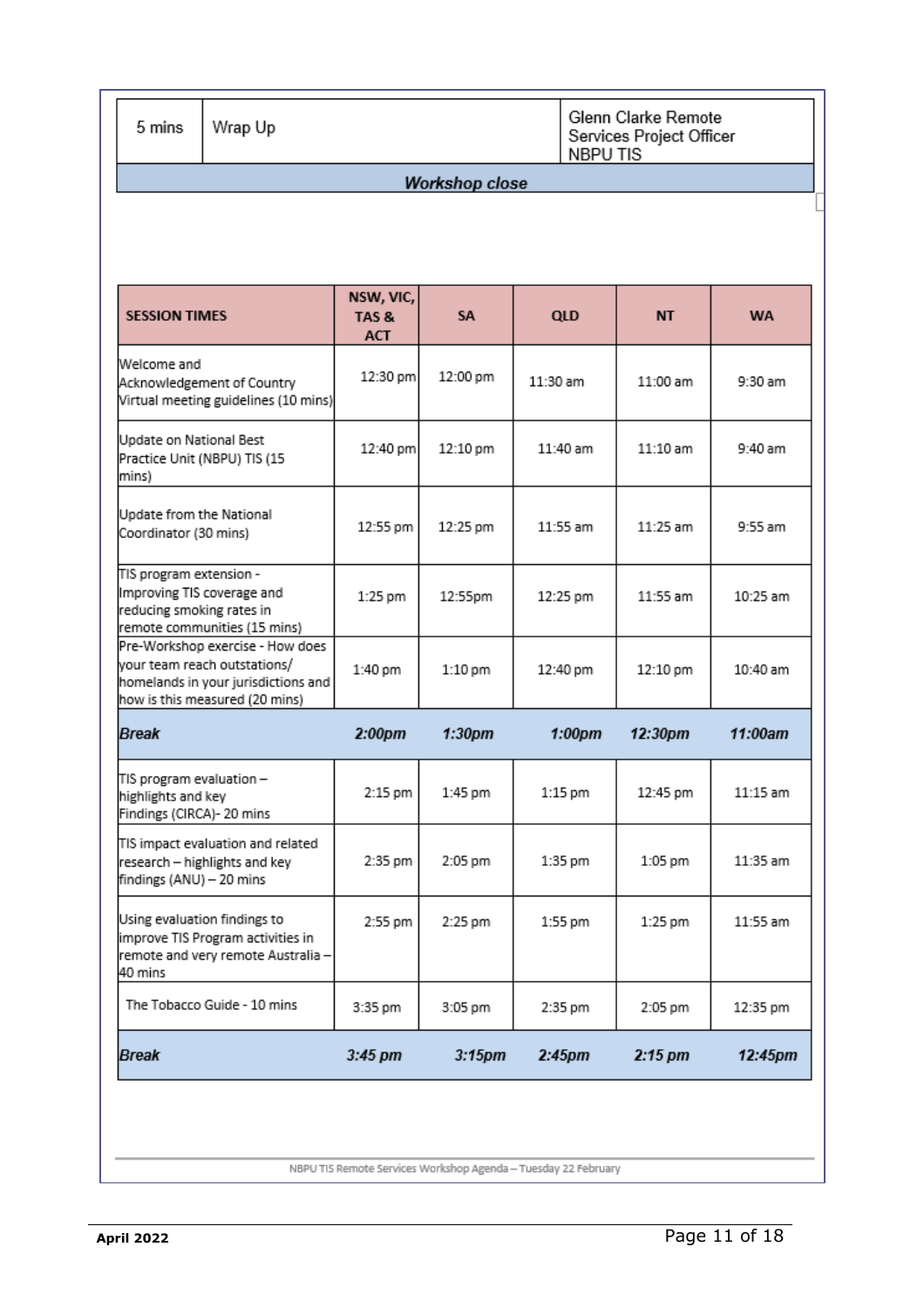| Q & A session from the field.<br>Includes highlights of examples of<br>good practices 30 mins | 4:00 pm | 3:30 pm | 3:00 pm | 2:30 pm   | 1:00 pm   |
|-----------------------------------------------------------------------------------------------|---------|---------|---------|-----------|-----------|
| Closing remarks 10 mins                                                                       | 4.30 pm | 4:00 pm | 3:30 pm | 3:00 pm   | 1:30 pm   |
| Wrap Up 5 mins                                                                                | 4.40 pm | 4:10 pm | 3:40 pm | $3:10$ pm | 1:40 pm   |
| <b>Workshop Close</b>                                                                         | 4.45 pm | 4:15 pm | 3:45 pm | 3:15 pm   | $1:45$ pm |

## **Workshop Evaluation QR**



NBPU TIS Remote Services Workshop Agenda - Tuesday 22 February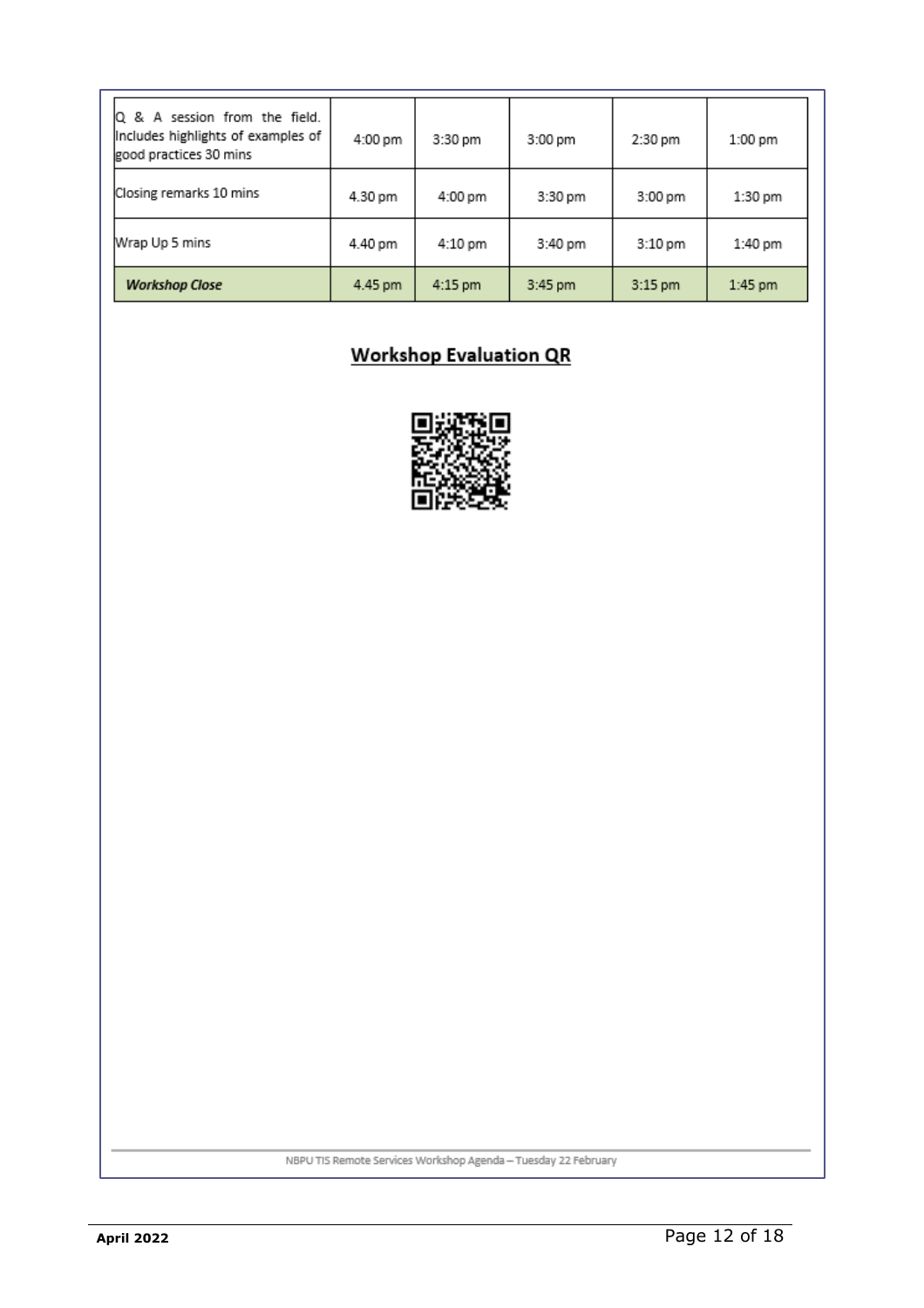## **Attachment B: Attendance**

Note that names in this list are based on registrations and as they appeared through Zoom. While the names of organisations are correct, there may be some variation in members attending.

|     | <b>Name</b>             | <b>Organisation</b>                           |  |
|-----|-------------------------|-----------------------------------------------|--|
| 1.  | Tom Calma               | <b>TIS National Coordinator</b>               |  |
| 2.  | Grant Day               | Aboriginal Health Council of SA               |  |
| 3.  | Tim Lawrence            | Aboriginal Health Council of SA               |  |
| 4.  | Benjamin Stewart        | Aboriginal Health Council of SA               |  |
| 5.  | Zena Wingfield          | Aboriginal Health Council SA                  |  |
| 6.  | <b>Trevor Wingard</b>   | Aboriginal Health Council of SA               |  |
| 7.  | <b>Baleshwar Sharma</b> | Anyinginyi Health Aboriginal Corporation      |  |
| 8.  | Reanna Bathern          | Anyinginyi Health Aboriginal Corporation      |  |
| 9.  | Jenna Pauli             | Central Australian Aboriginal Congress        |  |
| 10. | Kirsty Hampton          | Central Australian Aboriginal Congress        |  |
| 11. | Mark Lockyer            | Central Australian Aboriginal Congress        |  |
| 12. | Montanna Hudson         | Central Australian Aboriginal Congress        |  |
| 13. | Martin Braun            | Central Australian Aboriginal Congress        |  |
| 14. | Deanne Rioli            | Essendon Bombers Football Club                |  |
| 15. | Aimee White             | Essendon Bombers Football Club                |  |
| 16. | Jessica Hagley          | Katherine West Health Board                   |  |
| 17. | Demi Forward            | Miwatj Health Aboriginal Corporation          |  |
| 18. | Annie Carter            | Miwatj Health Aboriginal Corporation          |  |
| 19. | Sam Christie            | Miwatj Health Aboriginal Corporation          |  |
| 20. | Cyndi Cole              | Nganampa Health Council                       |  |
| 21. | Cecilia Johns           | Sunrise Health Service Aboriginal Corporation |  |
| 22. | Peter Gazy              | Wurli Wurlinjang Aboriginal Corporation       |  |
| 23. | Clayton Travis          | Wurli Wurlinjang Aboriginal Corporation       |  |
| 24. | Luke Dumas              | Institute for Urban Indigenous Health         |  |
| 25. | Kurtis Gibson           | Apunipima Cape York Health Council            |  |
| 26. | Fiona Gibson            | Apunipima Cape York Health Council            |  |
| 27. | Neil Kaigey             | Apunipima Cape York Health Council            |  |
| 28. | Clara Saleh             | Apunipima Cape York Health Council            |  |
| 29. | Carrie Rofe             | Apunipima Cape York Health Council            |  |
| 30. | Name Unknown            | Torres Health Indigenous Corporation          |  |
| 31. | Name Unknown            | Torres Health Indigenous Corporation          |  |
| 32. | Victor Smith            | Bega Health Service                           |  |
| 33. | Janis Koolmatrie        | Ngaanyatjarra Health Service                  |  |
| 34. | <b>Brent Walker</b>     | Geraldton Regional Aboriginal Medical Service |  |
| 35. | Sarah Johnston          | Mawarnkarra Health Service                    |  |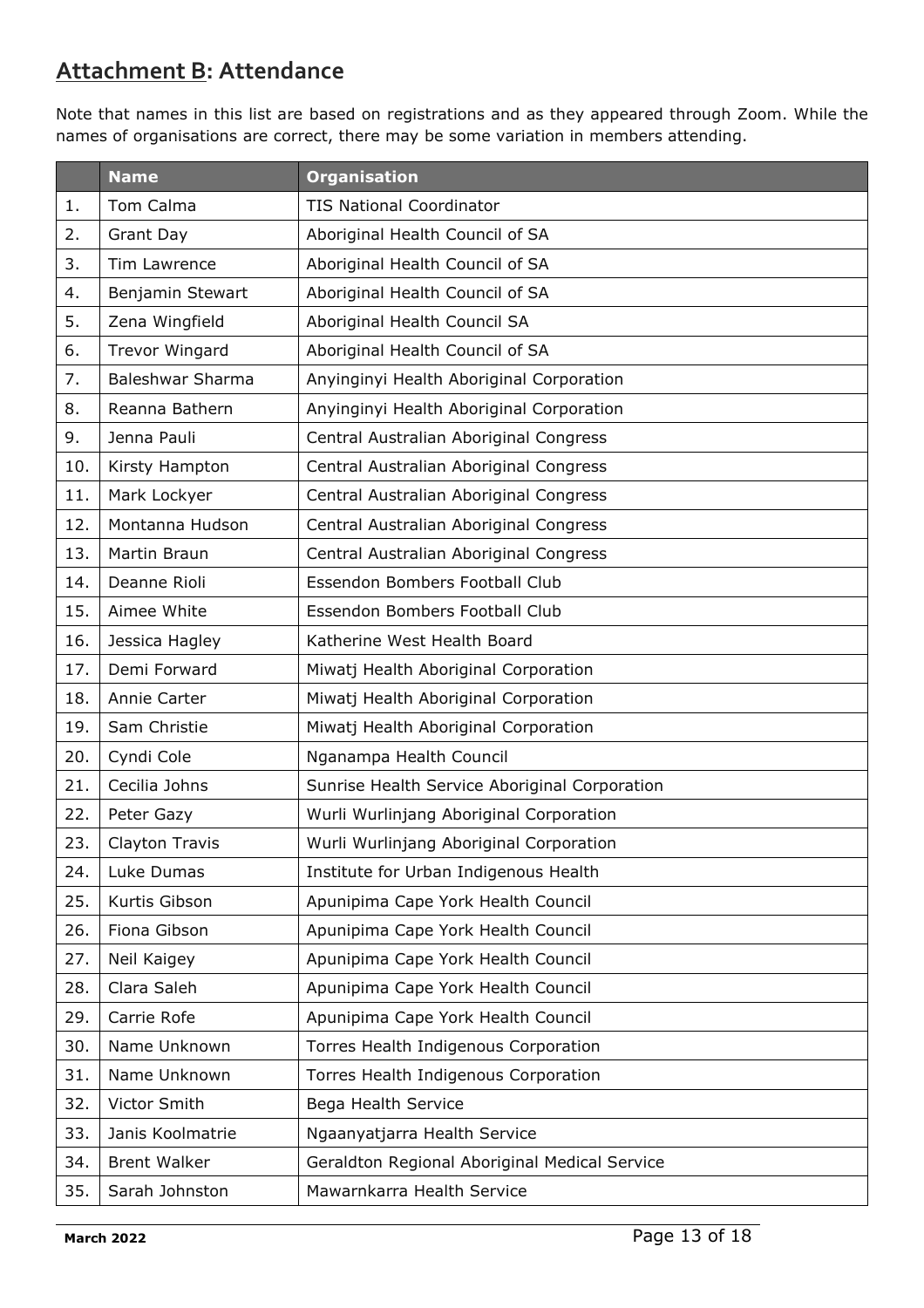|     | <b>Name</b>          | <b>Organisation</b>                              |
|-----|----------------------|--------------------------------------------------|
| 36. | Nicolas Haney        | Puntukurnu Aboriginal Medical Service            |
| 37. | Tina Ewen            | Puntukurnu Aboriginal Medical Service            |
| 38. | Kelly Capewell       | Carnarvon WA                                     |
| 39. | Mandy McSherry       | Kimberley Aboriginal Medical Services            |
| 40. | Khristee Lade        | Flinders Island Aboriginal Association           |
| 41. | Ty Ebdon             | Flinders Island Aboriginal Association           |
| 42. | Sharon Hooker        | Maari Ma Health Aboriginal Corporation           |
| 43. | <b>Tiffany Lynch</b> | Maari Ma Health Aboriginal Corporation           |
| 44. | Cathy Dyer           | Maari Ma Health Aboriginal Corporation           |
| 45. | Monique Ah-See       | Wellington Aboriginal Corporation Health Service |
| 46. | Jaden Wright         | Wellington Aboriginal Corporation Health Service |
| 47. | Caitlyn Ah-See       | Wellington Aboriginal Corporation Health Service |
| 48. | Adam Ryan            | Wellington Aboriginal Corporation Health Service |
| 49. | Michelle Del Guzzo   | Australian Government Department of Health       |
| 50. | Katherine McHugh     | Australian Government Department of Health       |
| 51. | Clayton Irwin        | Australian Government Department of Health       |
| 52. | Raglan Maddox        | Australian National University                   |
| 53. | Mikala Sedgwick      | Australian National University                   |
| 54. | Sunil George         | University of Canberra                           |
| 55. | Lena Etuk            | <b>CIRCA</b>                                     |
| 56. | Penney Upton         | <b>NBPU TIS</b>                                  |
| 57. | <b>Maxine Turner</b> | <b>NBPU TIS</b>                                  |
| 58. | Kelly Franklin       | <b>NBPU TIS</b>                                  |
| 59. | Kureisha Wilson      | <b>NBPU TIS</b>                                  |
| 60. | Eileen Van Iersel    | <b>NBPU TIS</b>                                  |
| 61. | Yvonne Buza          | <b>NBPU TIS</b>                                  |
| 62. | Rod Reeve            | Ninti One Limited                                |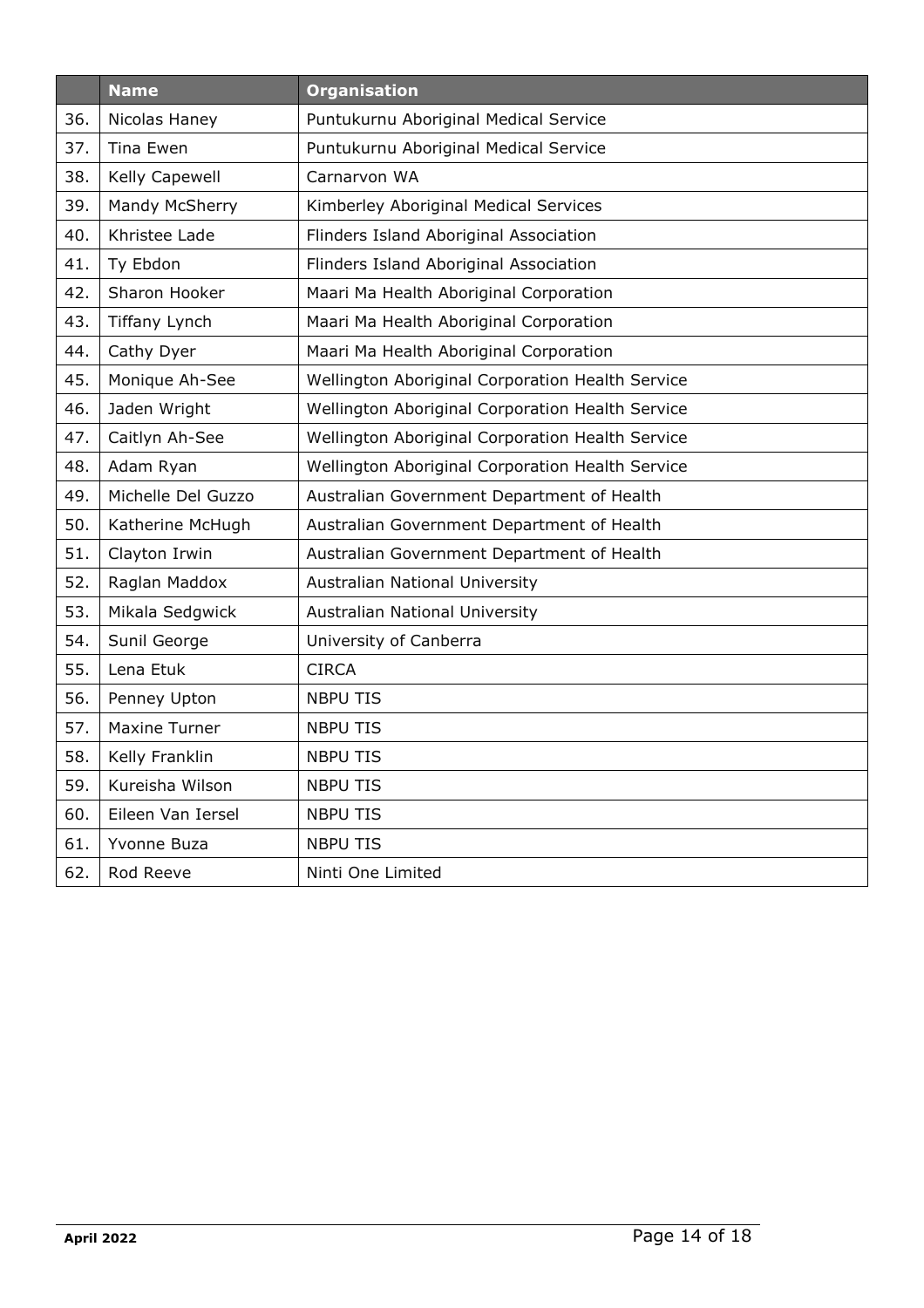## **Attachment C: Breakout Rooms Group Activity: Using Evaluation Findings to Improve TIS Program Activities in Remote and Very Remote Australia**

#### This activity addressed the question **'What can we learn from the evaluation findings as part of our continuous quality improvement for activities in remote and very remote communities?'**

Following the presentations by CIRCA and ANU on the process and impact evaluations respectively, workshop participants were randomly assigned to one of two breakout rooms in Zoom. Groups discussed how to use evidence from evaluation to develop TIS activities. The emphasis was on prioritising evidence from Aboriginal and Torres Strait Islander communities, which includes the information provided by CIRCA and ANU, as well as locally produced monitoring and evaluation data. Participants considered how to integrate national evidence from the evaluation with local knowledge to improve TIS Program activities. To aid the discussion, and to give both groups the opportunity to ask questions and get feedback from the evaluators, for the first 15 minutes of the session CIRCA's presenter (Lena Etuk) was allocated to Breakout room 1 and ANU's presenter (Raglan Maddox) was allocated to Breakout room 2. For the second 15 minutes of the session the presenters moved to the opposite room (i.e. CIRCA to room 2 and ANU to room 1). This allowed participants to get clarity on questions about the evaluation including the following:

**Q:** What data sets were used for the ANU impact evaluation?

**A:** As well as information from TIS teams, a number of existing data sets have been used including Quitline data, ABS trends and Mayi Kuwayu (MK) data. PBS data and NPDC

**Q:** How were remote regions selected for the ANU evaluation study/MK study?

**A:** ABS indigenous regions. E.g. Super remote – 11 hour drive

**Q:** What was meant by CIRCA's statement that organisations need to have greater impact?

**A:** This referred to the need to get Regional Tobacco Control Grant (RCTG) funded Organisation's board members, CEOs and other upper management engaged in the program. It was not a reference to TIS teams and TIS workers.

Participants also commented on the list of strengths provided by CIRCA which they felt was a good starting point for the discussion.

For the final 5 minutes of the session participants were brough together again into a plenary session which summed up the main discussion topics emerging from each breakout group. Notes taken by NBPU TIS of key points raised during the two group discussions were later pooled and subject to a thematic analysis, which resulted in the emergence of five key themes described below.

#### **1. Support from Organisation Leaders Increases Program Success**

Teams generally agreed with the challenge raised by CIRCA regarding the need to get upper management more engaged in the program. This could include increasing board participation in events and cultural occasions where most of the real discussion about TIS happens. CIRCA suggested this would also be important for getting upper management to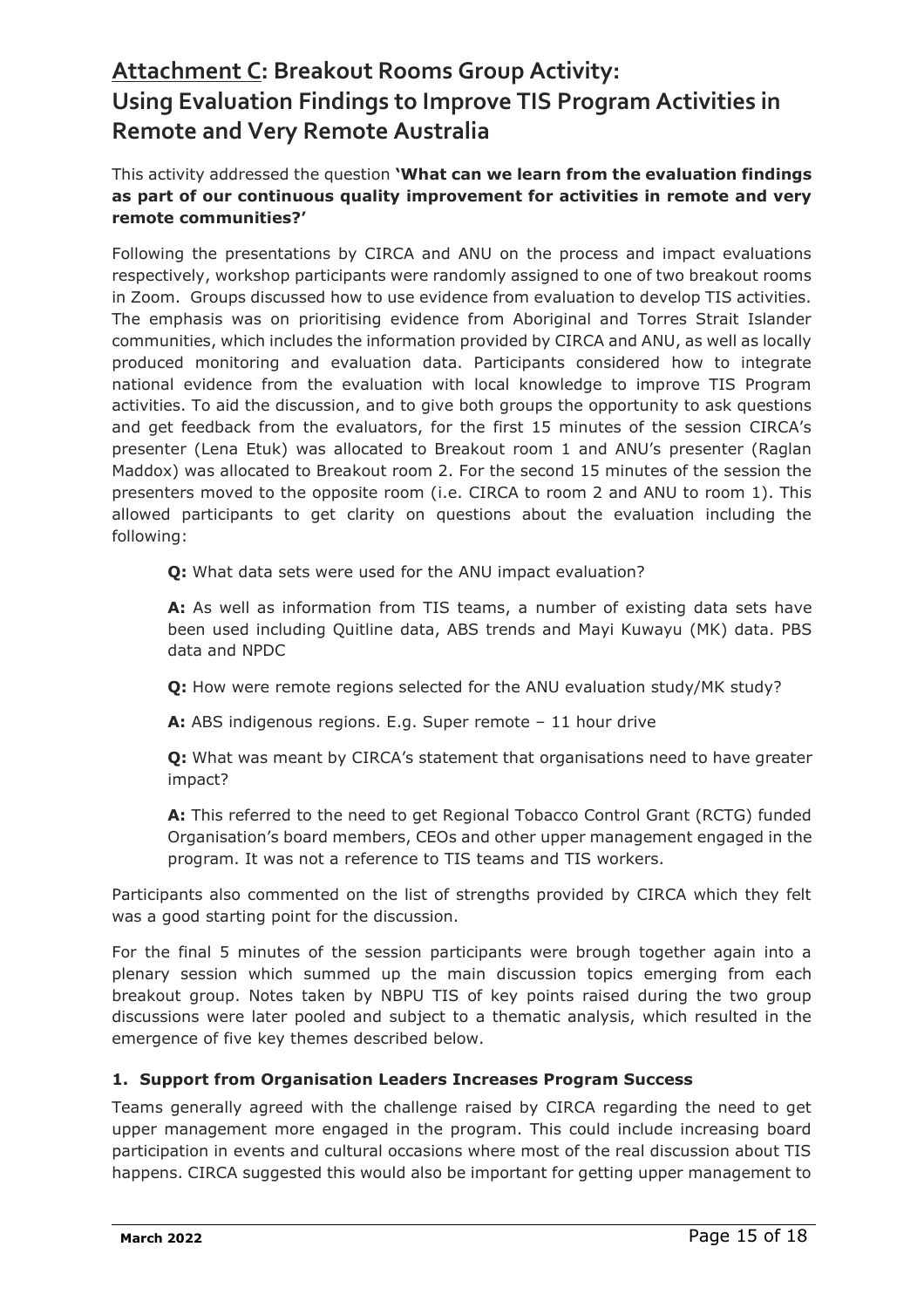understand the population health promotion approach to TIS, which could in turn increase teams' access to social media and knowledge about what funds were received under the RTCG. Participants agreed that getting support from upper management (board/CEO) was key to being allowed to get out and about in community and making workplace changes. Despite known challenges, participants were able to highlight a number of program strengths in this area:

- Good internal relationships are key to bringing executive staff on board;
- Changes in CEO and senior managers can present an opportunity for positive change. For example, one team described the increase in support leveraged when their organisation had new CEO who did not smoke;
- Getting support from the CEO/management is important for developing smoke-free policy and smoke free areas. For example, one team described how all the smokers at their workplace were non-Aboriginal, with the Aboriginal staff suffering from passive smoke exposure. With the support of management they were able to identify a large smoke-free area within the organisation's grounds to improve health and safety for themselves and their colleagues.

#### **2. Planning Increases Reach and Activity Success**

It was agreed that planning takes time but is a worthy investment for increasing reach. Demographics are very different in each community and they are also changing, particularly in regard to the number of people who smoke. This means planning is an ongoing part of the process of delivering TIS, not a one-off activity. One team described how it is possible to run an event for TIS and find there are very few people who smoke in attendance. This may not be a good use of resources so it becomes important to drill down into those community demographics and focus on those where the level of smoking is highest. Start planning early was the advice from experienced team members. The strengths of planning included:

- Increasing program reach and allowing for a more focused reach;
- Using individual team reports from the impact mapping process (Intensity Tool Reports) to plan successful activities;
- Enabling better access across bigger regions when the shift to IREGS occurs for the next phase of TIS;
- Ensuring access to community at the right time and in the right way increases success ('you can't just rock up and expect to deliver activities without any planning').

#### **3. Greater Equity in Service Delivery through Increased Reach into Communities**

It was agreed that every Aboriginal or Torres Strait Islander person not getting access to TIS was a gap that needed attention. No matter how remote the community, concentrated effort was needed to better reach communities not currently benefitting from TIS. It was also noted that there were cultural and language barriers to delivering TIS in some remote communities. For example, some staff in very remote communities have English as a 5th or 6th language and this needed to be taken into consideration when planning activities. Meeting community expectations can also be a challenge, and whilst progress has been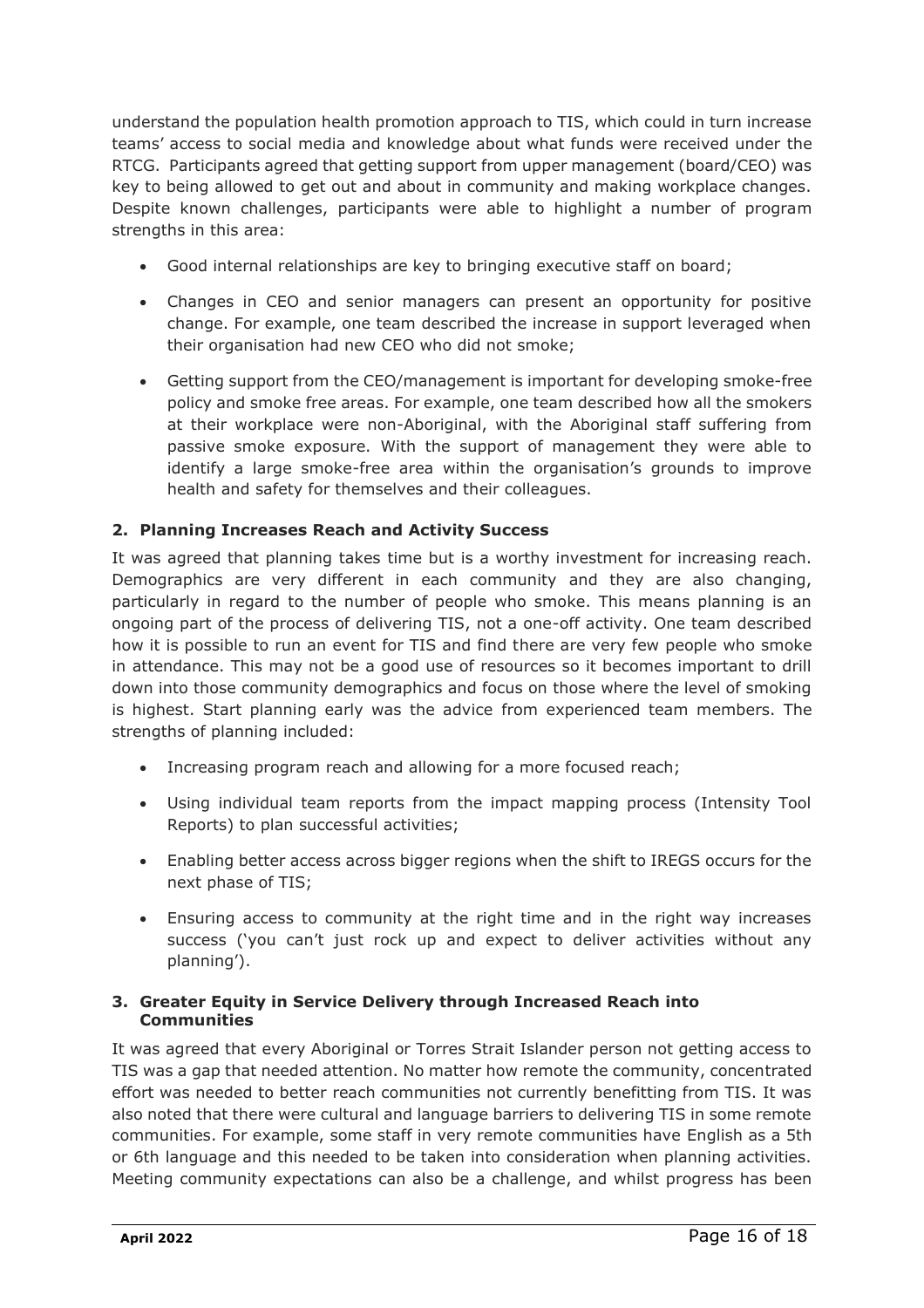made regarding the use of a population health promotion approach in many communities, cultural and traditional expectations can prove difficult in this space. Ways to increase service equity by increasing community reach included:

- Using the processes that exist in an organization to help develop relationships with communities. For example, Apunipima talked about using their existing relationship with community-based Health Action Teams (HAT) who are the links into different communities because they know them so well;
- Developing relationships with community leaders/CEOs who do not smoke and have ownership of/shares in community shops. CEOs who support anti-tobacco policy can impact positively on the community. One team described how increased Centrelink payments from Job Keeper allowance during the start of the pandemic did not lead to an increase in cigarette sales as anticipated but was actually was associated with a drop in sales. People were spending the extra money on food and other household items, suggesting a big change in attitudes had occurred;
- Partnership working was also seen as a key factor in developing reach into community. Working with sports organisations was believed to be very beneficial since non-smoking sports men and women can become smoke free ambassadors and role models. They may also have partners or other family members who smoke, leading to more referrals. However, participants highlighted a need for further advice regarding partnership working for 2023 onwards, when the new TIS regions based on IREG would come into play;
- Quit support mechanisms such as Quitline are not always appropriate in remote communities, however referrals to a range of other quit supports have proven to be important in remote settings.

#### **4. Working with Pregnant Women as a Priority Group**

As CIRCA evaluation highlights this can be a challenge particularly because in remote setting a female workforce is necessary. Male TIS workers doing female pregnancy tobacco control work not culturally acceptable, however generally there are more males in teams than females. Even though addressing Pregnancy is hard in remote and very remote settings, the teams felt there were a number of strengths in the approaches they used. These included:

- Where teams did not have female staff, linking in with Aunties/Female Elders provided role models and could provide a lot of wisdom and advice to support the program;
- Support from Dads and male Elders was also important, since addressing smoking and pregnancy meant thinking about second hand smoke around mums as well as whether or not mum smoked;
- The Aboriginal Maternal Infant Care (AMIC) model was provided as an example of good partnership working. AMIC workers care for Aboriginal women in partnership with midwives. In remote locations (where hospital care may be harder to access) more emphasis is placed on local practices that Aboriginal women can rely on (including birthing). Engaging with recognized elders who are endorsed to give birthing advice to get the TIS message over can be very effective as mums-to-be are more likely to take the quitting advice onboard.